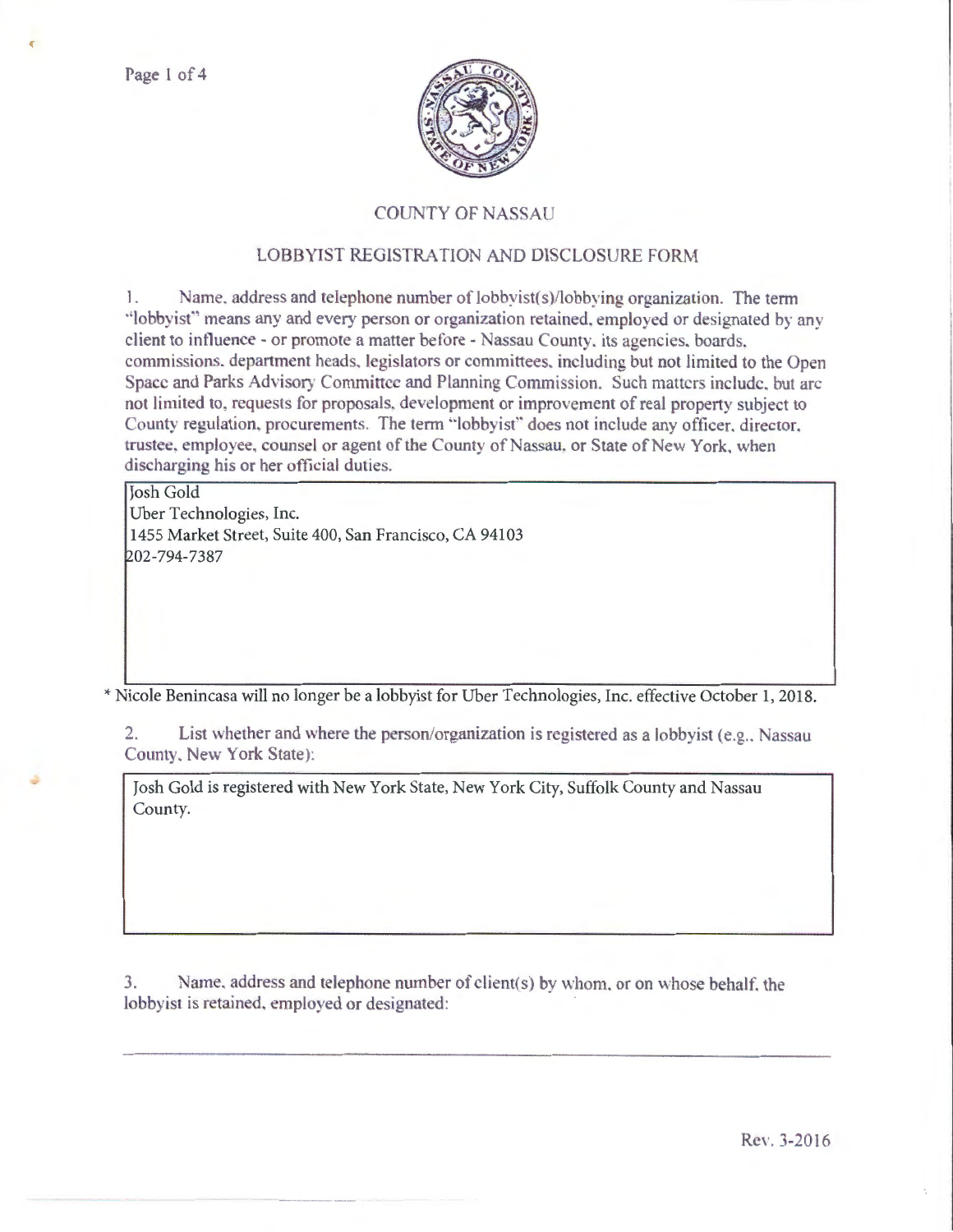Page 2 of 4

Uber Technologies, Inc. 1455 Market Street, Suite 400 San Francisco, CA 94103 202-794-7387

4. Describe lobbying activity conducted, or to be conducted, in Nassau County, and identify client(s) for each activity listed. See page 4 for a complete description of lobbying activities.

Meetings, conferences and communications related to or concerning for-hire vehicle industry, transportation industry and/or technology industry.

5. The name of persons, organizations or governmental entities before whom the lobbyist expects to lobby:

Nassau County Executive, Nassau County Legislature, Nassau County Attorney, and Nassau County Taxi and Limousine Commission.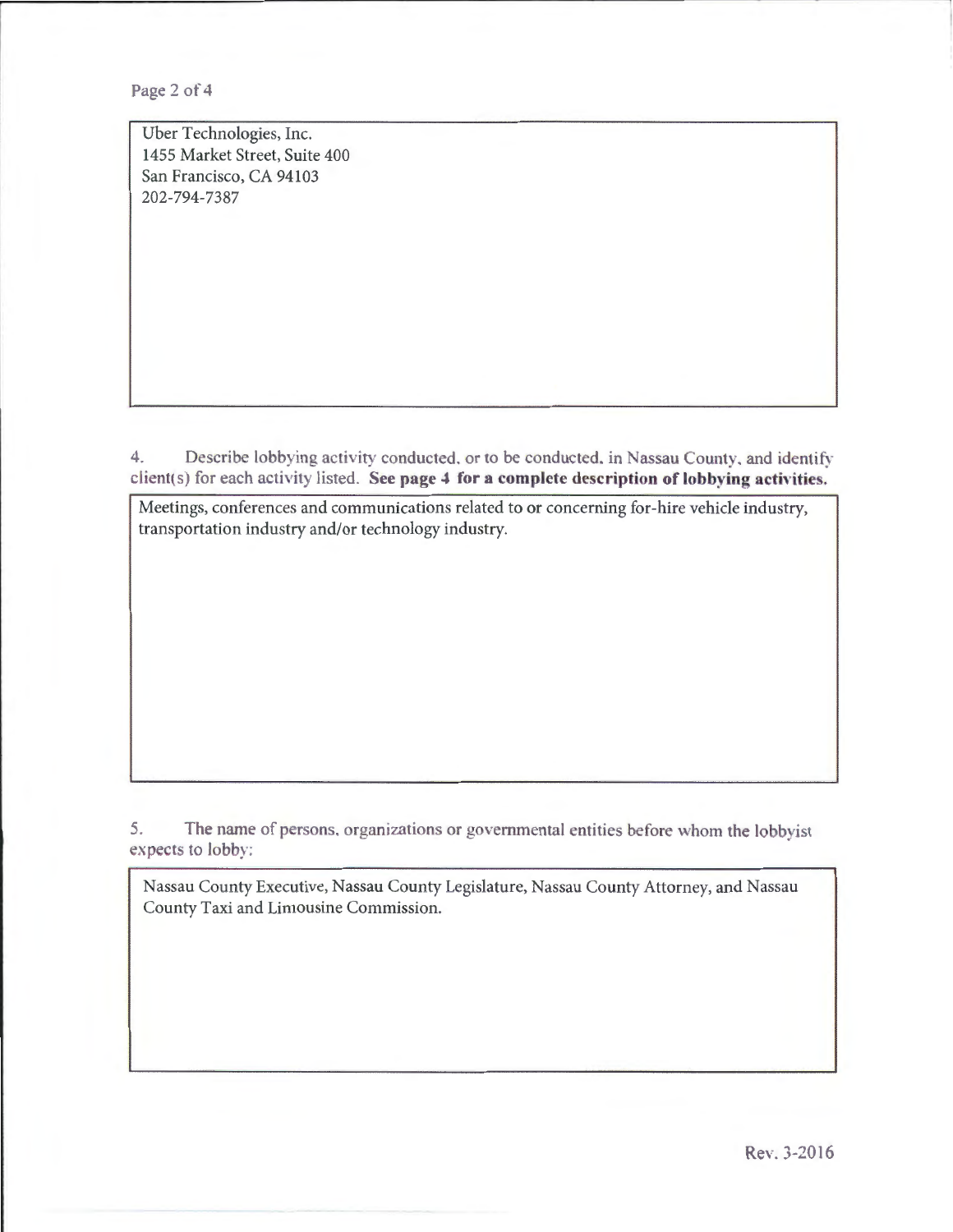6. If such lobbyist is retained or employed pursuant to a written agreement of retainer or employment. you must attach a copy of such document: and if agreement of retainer or employment is oral, attach a written statement of the substance thereof. If the written agreement of retainer or employment does not contain a signed authorization from the client by whom you have been authorized to lobby, separately attach such a written authorization from the client.

7. Within the previous year, has the lobbyist/lobbying organization or any of its corporate officers provided campaign contributions pursuant to the New York State Election Law to the campaign committees of any of the following Nassau County elected officials or to the campaign committees of any candidates for any of the following Nassau County elected offices: the County Executive, the County Clerk, the Comptroller, the District Attorney, or any County Legislator? If yes, to what campaign committee? If none, you must so state:

| None. |  |  |
|-------|--|--|
|       |  |  |
|       |  |  |
|       |  |  |
|       |  |  |
|       |  |  |
|       |  |  |
|       |  |  |

I understand that copies of this form will be sent to the Nassau County Department of Information Technology ("IT") to be posted on the County's website.

I also understand that upon termination of retainer, employment or designation 1 must give written notice to the County Attorney within thirty (30) days of termination.

VERIFICATION: The undersigned affirms and so swears that he/she has read and understood the foregoing statements and they are, to his/her knowledge, true and accurate.

The undersigned further certifies and affirms that the contribution(s) to the campaign committees listed above were made freely and without duress, threat or any promise of a governmental benefit or in exchange for any benefit or remuneration.

| Dated: | ∝ | O(7)<br>っ |
|--------|---|-----------|
|        |   |           |

Dated:  $100$   $2018$  Signed:  $116$   $1251$ 

Print Name: Jason Post

Title: Communications Director, East